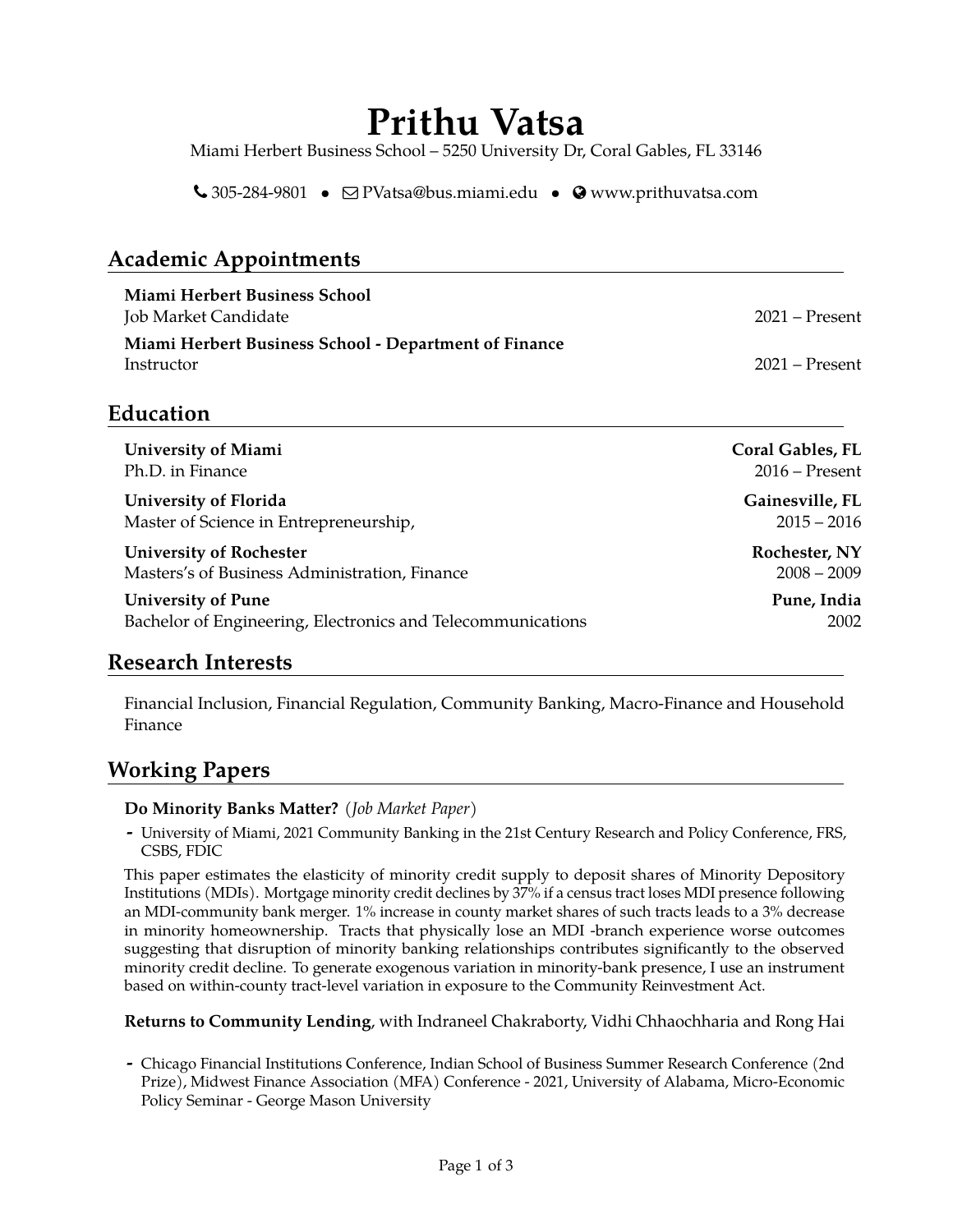For forty years, the Community Reinvestment Act (CRA) has encouraged U.S. banks to lend to lower-income neighborhoods. Regarding costs, to comply with CRA, banks substitute away from smallbusiness lending to higher income groups and face higher default rates on loans made. Regarding benefits, a large number of Americans have been lifted out of poverty through the CRA small-business lending channel. New jobs in establishments and new entrepreneurships are equally strong mechanisms to alleviate poverty. The incidence of the act is on smaller banks who lend relatively more than larger banks. Taxpayers benefit from lower welfare expenses as poverty declines

# **Teaching Experience**

#### **University of Miami**

FIN303: Intermediate Financial Management, Instructor, Summer, 2021 (Rating: 4.9/5.0)

FIN302: Fundamentals of Finance, Instructor, Spring, Fall 2020 (Rating: 4.2/5.0)

FIN670: Advanced Corporate Finance , Teaching Assistant, Fall 2016, 2017, 2018, 2019 and 2020

# **Professional Experience**

| <b>SBICAP Ventures Limited</b><br>Investment Officer, Neev Fund<br>ESG driven private equity investments in the renewable energy and infrastructure sectors                                                  | Mumbai, India<br>$2013 - 2015$ |  |
|--------------------------------------------------------------------------------------------------------------------------------------------------------------------------------------------------------------|--------------------------------|--|
| <b>SBI Capital Markets Limited</b>                                                                                                                                                                           | Mumbai, India                  |  |
| Manager                                                                                                                                                                                                      | $2009 - 2013$                  |  |
| - Quarterbacked diverse fund raising and transaction advisory mandates in wind, energy, gas, solar based<br>power sector<br>- Deals completed or managed exceed US\$ 4 billion in combined transaction value |                                |  |
| Capgemini                                                                                                                                                                                                    | Chicago, Pune                  |  |
| Senior Consultant                                                                                                                                                                                            | $2002 - 2007$                  |  |

Rolling out multiple subprime loan product and pricing strategies across the US

## **Professional Skills and Certifications**

**Technical Skills:** Stata, R, MATLAB, VBA, C, COBOL, CICS, JCL, VLSI

**Deal Structuring:** Private Equity, LBO, Project Finance deal structuring, legal documentation

#### **Professional Service**

| <b>Referee</b><br>Review of Financial Economics                    | $2017 -$ Present |
|--------------------------------------------------------------------|------------------|
| <b>Organizing Assistant</b><br>Miami Behavioral Finance Conference | $2016 -$ Present |
| Tutor<br>University of Miami, Finance Department                   | $2016$ – Present |